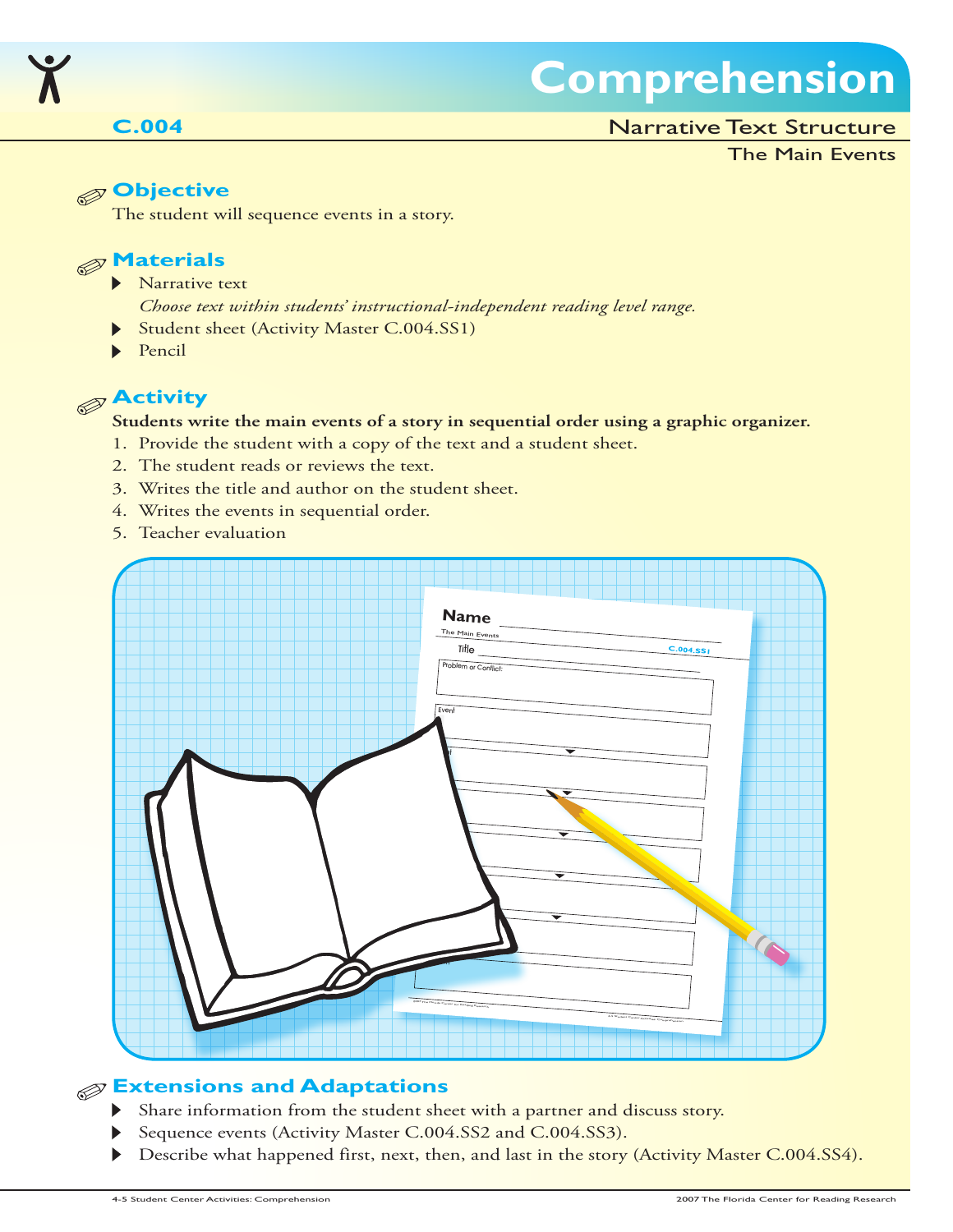| The Main Events      |                      | <b>C.004.SSI</b> |
|----------------------|----------------------|------------------|
|                      |                      |                  |
| Problem or Conflict: |                      |                  |
|                      |                      |                  |
|                      |                      |                  |
| Event                |                      |                  |
|                      |                      |                  |
|                      | $\blacktriangledown$ |                  |
| Event                |                      |                  |
|                      |                      |                  |
|                      | $\blacksquare$       |                  |
| Event                |                      |                  |
|                      |                      |                  |
|                      |                      |                  |
| Event                |                      |                  |
|                      |                      |                  |
|                      |                      |                  |
| Event                |                      |                  |
|                      |                      |                  |
|                      |                      |                  |
| Event                |                      |                  |
|                      |                      |                  |
|                      |                      |                  |
| Resolution           |                      |                  |
|                      |                      |                  |
|                      |                      |                  |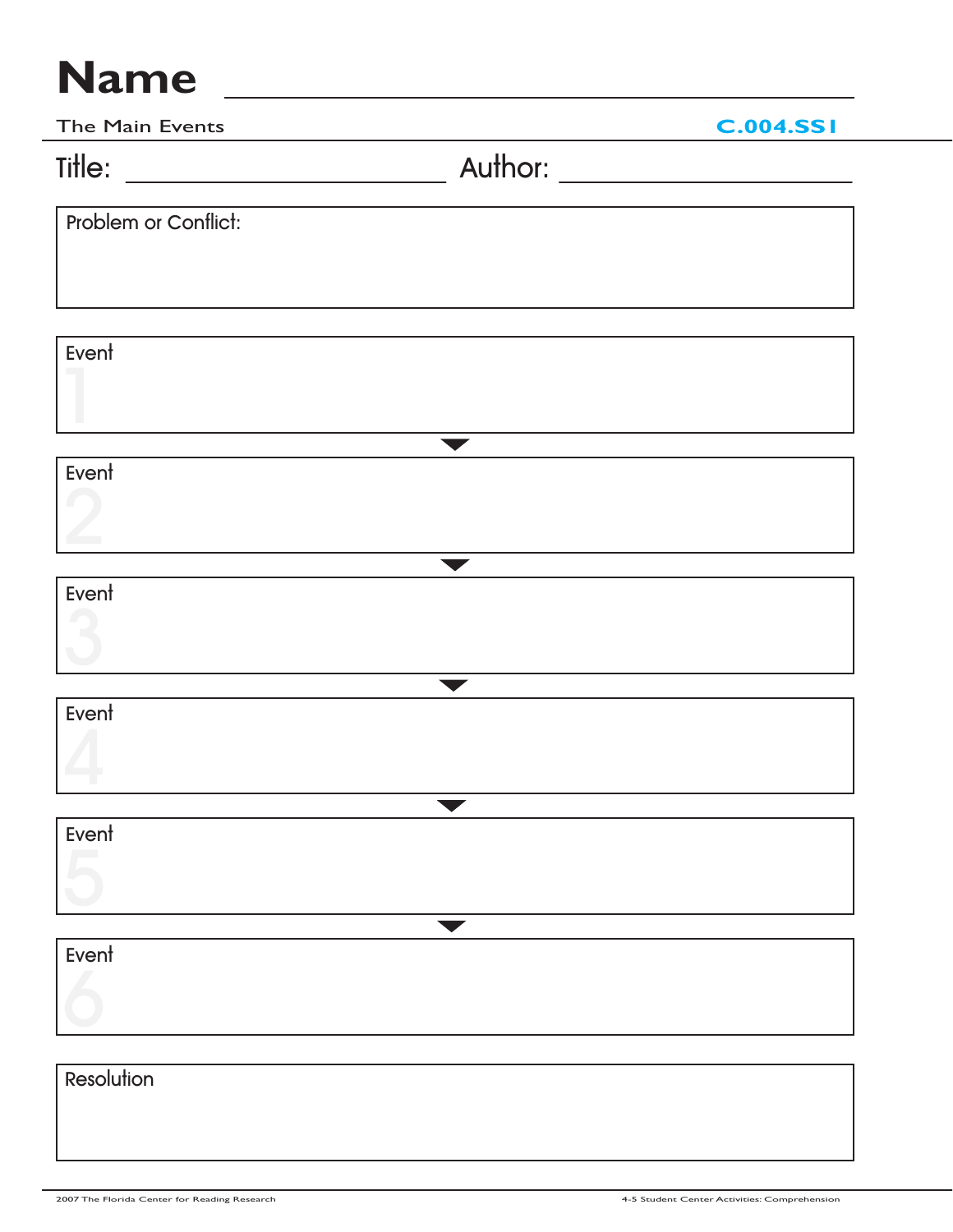**C.004.SS2** The Main Events

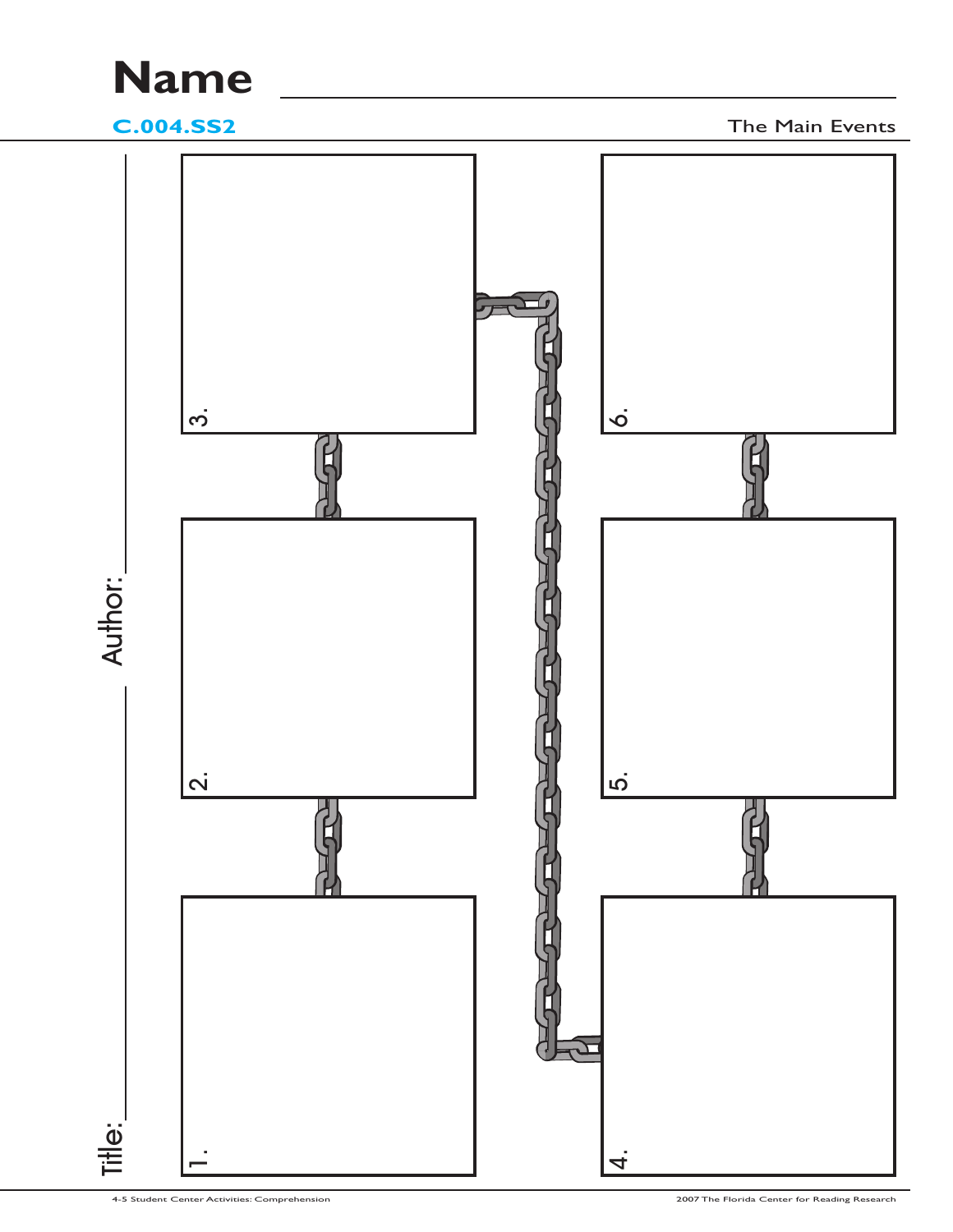### The Main Events **C.004.SS3**